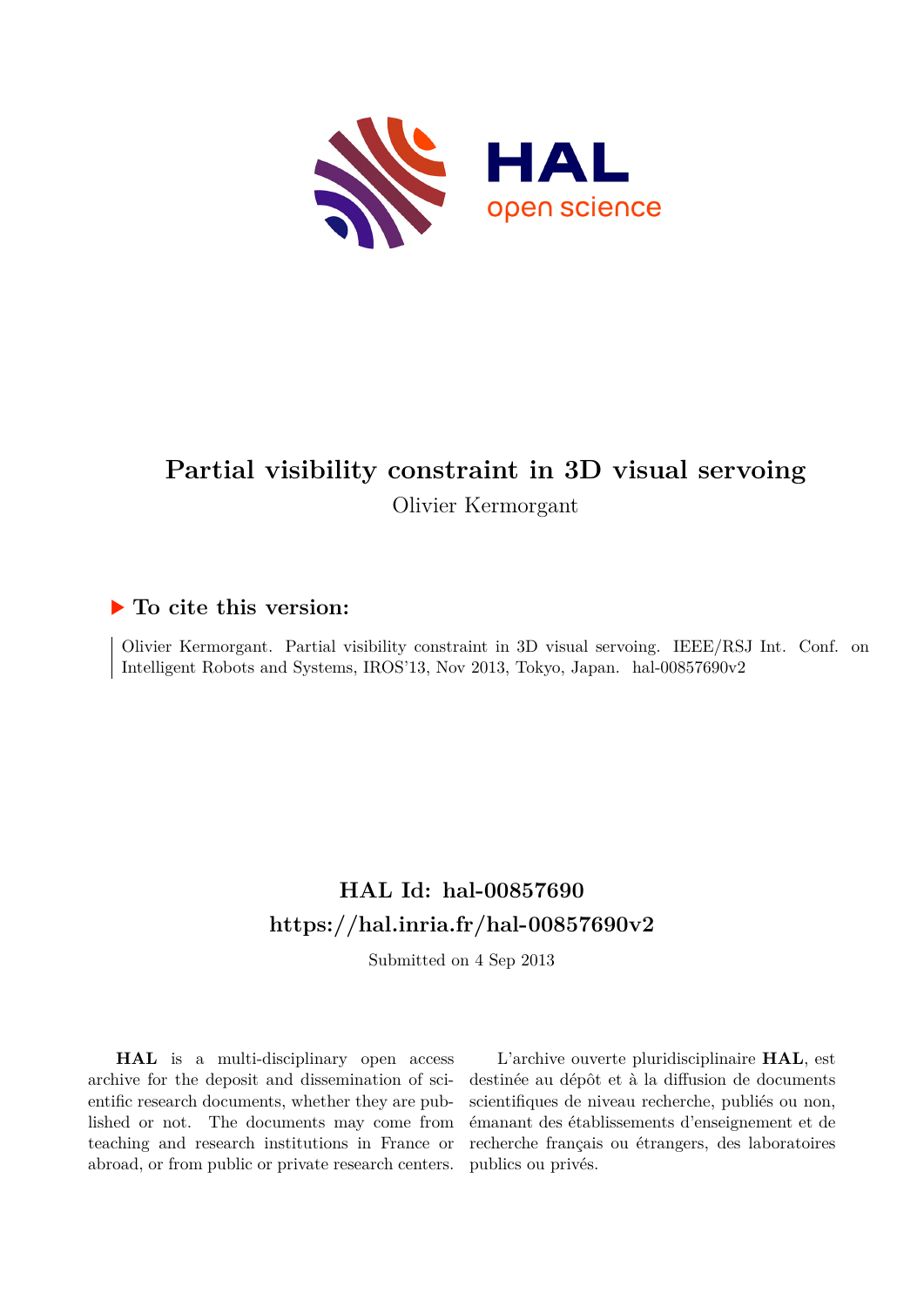### Partial visibility constraint in 3D visual servoing

Olivier Kermorgant

*Abstract*— In this paper we address the problem of visibility in position-based visual servoing. It is well known that the observed object may leave the field of view in such schemes, as there is usually no control in the image. Recent control schemes try to cope with this issue by defining an image-based constraint such that the object stays in the image. We propose to increase the convergence domain of such schemes by defining a new constraint that allows the observed object to leave partially the field of view. The general formulation is exposed and the computation of this constraint is detailed. Experiments show that controlling the visibility loss allows performing positionbased visual servoing tasks that were impossible to perform while keeping the whole object in the image.

*Index Terms*— Visual servoing, visibility constraint, visual tracking

#### I. INTRODUCTION

The definition of visual servoing is to control a robot by using features extracted from the image of a camera. If the corresponding interaction matrix is correctly estimated [1] then the chosen visual features will usually converge to their desired values with an exponential decrease of the error. The main concern is about the actual trajectory of the robot. Indeed, depending on the visual features that are used, the corresponding 3D trajectory may be very satisfactory and predictable (such as a straight 3D line from the initial to the desired position) or quite unpredictable if the visual features are not suited for the task that the robot has to perform.

The two classical classes of visual features have opposite approaches to this issue. Image-based visual servoing (IBVS) consists in using only 2D geometric features from the image. The goal is thus to find 2D features that have good properties in terms of induced 3D trajectory. For instance it is known that using the Cartesian coordinates of 2D points is not suited when large rotational motions around the optical axis of the camera are involved. On the opposite, position-based visual servoing (PBVS) schemes use the image to retrieve 3D information on the robot position. Is it then possible to get nice 3D trajectories, but the observed object may leave the field of view during the task as the control is not performed in the image anymore.

In this paper we focus on PBVS and propose a framework that improves current methods to keep the object in sight while trying to follow a straight 3D line. The main existing approaches are detailed and classified in Section II. We then propose a new formulation that allows the observed object to leave partially the field of view. The corresponding criterion is called the partial visibility constraint. It consists in controlling the object visible area in the image, which is

Olivier Kermorgant is with the ICube laboratory, Université de Strasbourg, Strasbourg, France.

E-mail: kermorgant@unistra.fr

less restrictive than keeping the whole object visible. This criterion is detailed in Section III with the corresponding control law. Finally, experiments show that controlling the visibility loss allows performing position-based tasks that were impossible to perform while keeping the entire object in the image.

#### II. 3D VISUAL SERVOING AND VISIBILITY

In this section we recall the behavior of classical PBVS schemes and detail the main approaches to the visibility issue.

#### *A. Position-based visual servoing*

Visual servoing schemes consist in defining a robot task by an error function to be minimized:

$$
\mathbf{e} = \mathbf{s} - \mathbf{s}^* \tag{1}
$$

where s is a vector of  $m$  visual features with  $s^*$  being their desired values. In the following, we assume  $m > 6$ . Once the visual features have been chosen, the time variation of s is directly related to the camera velocity screw v by:

$$
\dot{\mathbf{s}} = \dot{\mathbf{e}} = \mathbf{L}_s \mathbf{v} \tag{2}
$$

where  $\mathbf{L}_s$  is the interaction matrix related to s and can usually be computed analytically [1]. Assuming the robot can be controlled with the camera velocity, (2) leads to the following control law:

$$
\mathbf{v} = -\lambda \widehat{\mathbf{L}_s} \mathbf{e}
$$
 (3)

where  $\mathbf{\hat{L}}_s^+$  is an estimation of the Moore-Penrose pseudoinverse of  $L_s$ , that ensures at best that the error e is exponentially minimized in terms of euclidean norm.

Position-based visual servoing consists in using directly the 3D pose (position and orientation) of the camera as visual features [14]. This scheme is known to be globally asymptotically stable if the pose is sufficiently well estimated.

The main advantage is that the decrease of the error (1) induces a 3D straight line trajectory of the end-effector, which is of course a predictable and very satisfactory behavior. Computer vision methods are used to retrieve the 3D pose of the camera. If a CAD model of the object is known, tracking the edges of the object [3], [5] is a popular pose estimation approach. On the other hand, a model-free method has been presented in [10], allowing for the homography estimation from a set of corresponding points. The pose matrix that transforms points from object frame to camera frame is an element of the group of rigid body transformations  $SE(3)$ and can be written:

$$
{}^{c}\mathbf{M}_{o} = \left[ \begin{array}{cc} {}^{c}\mathbf{R}_{o} & {}^{c}\mathbf{t}_{o} \\ 0 & 1 \end{array} \right] \tag{4}
$$

where  ${}^c\mathbf{R}_o \in SO(3)$  is a rotation matrix and  ${}^c\mathbf{t}_o \in \mathbb{R}^3$  is a translation vector.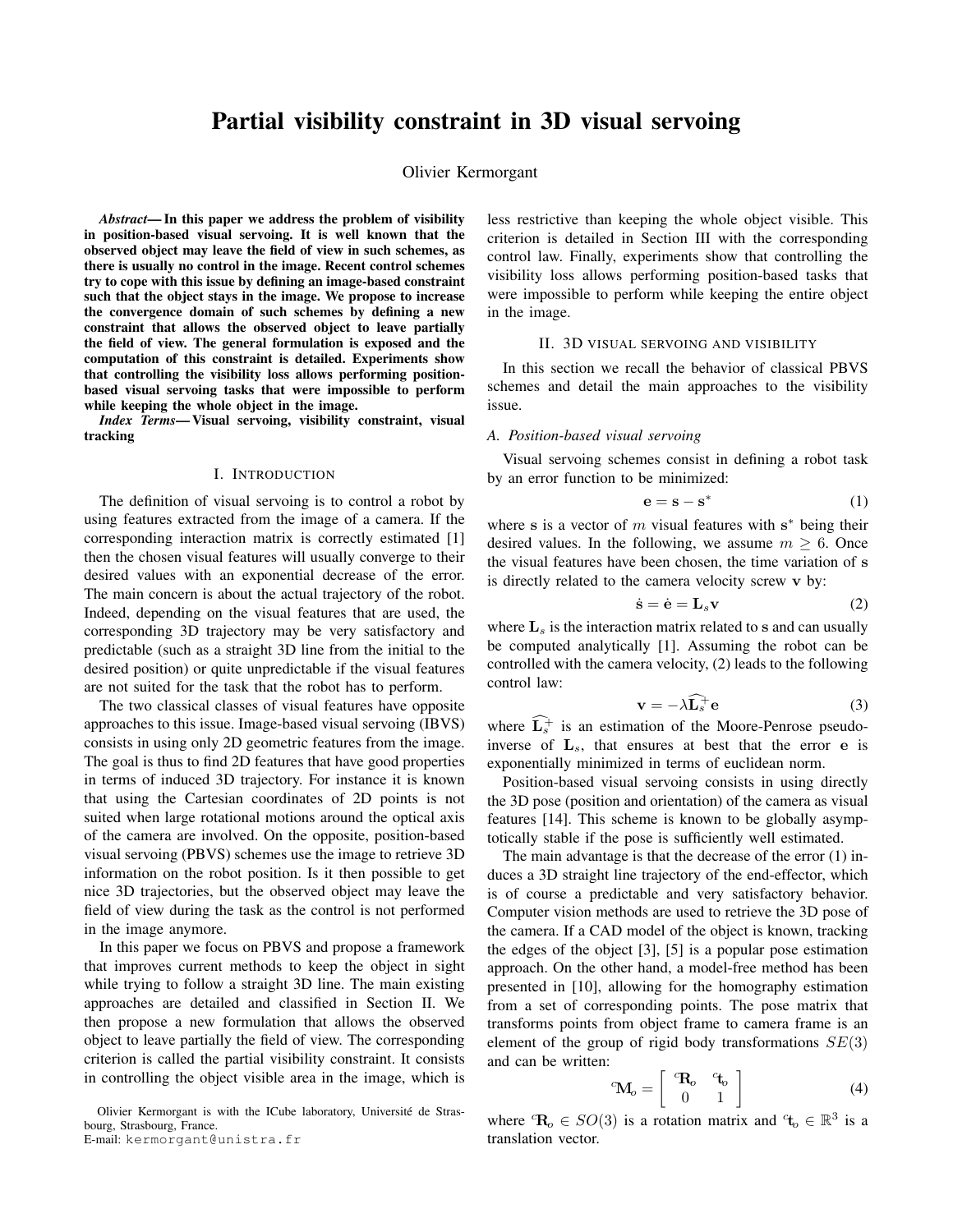In order to draw a 3D straight line, the 3D features have to be chosen as :

$$
\mathbf{s} = (c^* \mathbf{t}_c, c^* \theta \mathbf{u}_c) \tag{5}
$$

where <sup>c∗</sup>t<sub>c</sub> expresses the 3D translation and <sup>c∗</sup> $\theta$ **u**<sub>c</sub> expresses the angle and the axis of the 3D rotation that the robot has to achieve. The corresponding interaction matrix is blocdiagonal, inducing decoupled translational and rotational motions. The main drawback of such a PBVS is that there is no control at all in the image (actually, the observed object frame does not appear at all in the features (5)). The observed object can thus leave the field of view (FoV), which of course would result in the task not being performed. We now summarize the main approaches to this issue.

#### *B. Classical approaches*

Several different approaches have been proposed to improve PBVS with regards to the visibility issue. They consist in choosing slightly different 3D features, relying on partitioned or switching systems, or directly taking the visibility constraint into account.

*1) Better 3D features:* Instead of using the 3D features (5), another popular choice is  $s = (c_{\mathbf{t}_0}, c * \theta \mathbf{u}_c)$  where  $c_{\mathbf{t}_0}$ expresses the translation between the camera and the observed object frame. The corresponding interaction matrix is bloc-diagonal, and the resulting control law is globally asymptotically stable and ensures that the reference point of the object frame draws a straight line trajectory in the image. Similarly, in 2 1/2 visual servoing [10], some of the 3D features are replaced by 2D information, leading to a set of 6 features that allow analytical proof of convergence and study the sensibility to calibration errors. Popular choices are to use 2D coordinates of an image point together with 3D translation (respectively rotation) along the z-axis and the whole vector for 3D rotation (respectively translation). In this case, the chosen image point (typically the centroid of the observed object) draws a straight line in the image. Yet, the induced trajectory of the end-effector is not a straight line anymore, the object may partially leave the FoV and no control is done on the reliability of the tracking with regards to the sole visible part of the object. Finally, in [12] another 6-feature-set is designed to cope the visibility issue: 2D coordinates and 3D rotation together with the radius of the circumcircle of the object projection. Yet, this shape may not be suited for all 3D objects, and a planning scheme must be used in the general case. the may be maintain in the cost of the Silvery in the may be able to the silvery and the silvery also the silvery also the silvery also the silvery also the silvery also the silvery also the silvery also the silvery also

*2) Partitioned and switching systems:* In [2], PBVS translational and rotational motion are switched when the image points are near to the border. The goal is to perform only the 3D motion that will keep the points in the image. Isolating the z-axis is also considered in [4] with a partitioned strategy. In practice, this leads to backward translational motions which is not an optimal 3D trajectory. In [6], a switching between IBVS and PBVS is proposed. A maximum error is defined for each scheme, that makes the system switch to IBVS (resp. PBVS) if the 2D (resp. 3D) error norm is too high. However the maximum acceptable 2D error may be



Fig. 1. Whole area (large red polygon) and visible area (small green polygon) of the 3D object projection in the image plane. While all points of the red polygon belong to the object  $(P_i)$ , the green polygon may involve intersection points  $(I_i)$  and corner points  $(C_i)$ .

the image border. If too small the scheme may stay in IBVS mode. Similarly, a hybrid control law has been proposed in [7] with a 5D-objective function that allows determining the best weighting between IBVS and PBVS. Once again, the tuning may be difficult in practice and does not ensure the visibility because the 2D weights are bounded.

*3) Constrained visual servoing schemes:* The visibility can also be seen as a constraint to be ensured while performing the PBVS. As PBVS schemes are rank 6, classical avoidance approaches such as Gradient Projection Method (GPM) [15] are usually not suited in this case. In [9] we have proposed a hybrid approach that tries to perform a PBVS but that adds 2D information when some parts of the object are about to leave the FoV. The induced endeffector trajectory is as near as possible to a straight line, with only the minimal changes allowing for the visibility. The framework of cascaded quatradic programming (QP) [8] could also be used to model the visibility as a constraint. These approaches ensure the object is always entirely visible in the image. Paradoxically this may also be seen as a too important constraint that may prevent the system from reaching its desired position. Indeed, the tracking can usually be performed even if some parts of the object are out of the FoV, as long as enough of the object is visible.

#### III. PARTIAL VISIBILITY

In our approach we rely on the constrained control formalism. However, compared to previous works [9] we do not define the constraint as keeping the whole object in the FoV. Here, the constraint is just to keep a sufficient part of the object in the FoV. The corresponding visual feature, that we call the visibility ratio, is defined in this section together with its interaction matrix. We assume a 3D object is being observed. We denote  $a$  the area of the projection of the object in the whole image plane, and  $a<sub>v</sub>$  the area of the projection of the object in the actual image (see Fig. 1). The visibility ratio is defined as :

$$
r = \frac{a_v}{a} \tag{6}
$$

 $r$  is of course equal to 1 if the object is entirely visible, and equal to 0 if the object is entirely out of the FoV. The partial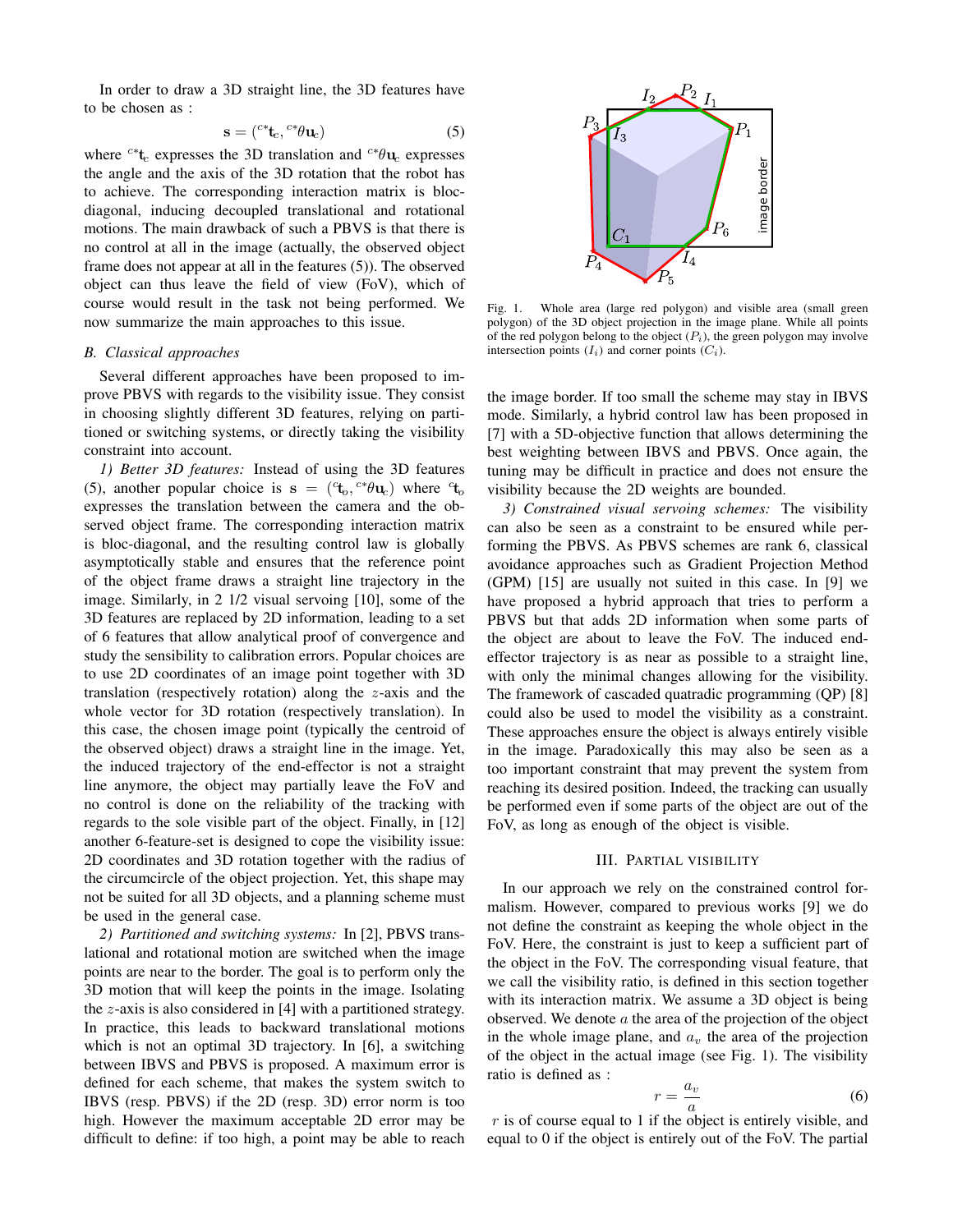visibility constraint consists in imposing a lower bound  $r_{\text{min}}$ for  $r$ , which will be considered as a constraint during the control law. In order to ensure at best an exponential decrease of the PBVS error, such a control law can be written [8]:

$$
\mathbf{v} = \underset{\text{s.t.} \ r \ge r_{\text{min}}}{\text{argmin}} \|\mathbf{L}_s \mathbf{v} + \lambda \mathbf{e}\|
$$
\n(7)

where v is the camera velocity screw and  $\lambda$  is the control gain.  $L_s$  and e refer to the position-based visual task.

 $r_{\text{min}}$  is the minimum acceptable value for the visibility ratio. It may be a given percentage, or depend on the current visual tracking confidence. An efficient way to take such constraint into account is to transpose it to a constraint on  $\dot{r}$ :

$$
\dot{r} \ge \alpha (r - r_{\min}) \tag{8}
$$

where  $\alpha > 0$  tunes the constraint. It is easily shown that if (8) is verified then  $r \ge r_{\min}$  at all time. The control law thus involves the time variation of  $r$ , which is linked to  $\bf{v}$  through its interaction matrix  $L_r$ . From (6),  $L_r$  yields:

$$
\mathbf{L}_r = \frac{1}{a}\mathbf{L}_v - \frac{a_v}{a^2}\mathbf{L}_a \tag{9}
$$

where  $\mathbf{L}_v$  and  $\mathbf{L}_a$  are the interaction matrices of the visible area  $a<sub>v</sub>$  and of the whole area a. To be performed, the control law (7) thus requires the knowledge of  $\alpha$  and  $a_v$  together with their interaction matrices. We now expose the proposed formulation, before going into computational details.

#### *A. General formulation*

In the sequel we assume the knowledge of the 3D points corresponding to the object 3D envelop. This is typically the case when an object is tracked with a CAD model, which is a common situation in PBVS. If the camera pose  ${}^c\mathbf{M}_o$ is known, then the points defining the 3D envelop can be expressed in the image as 2D virtual points. Indeed, denoting  $\mathrm{O}^{\circ}\mathbf{X}$  the coordinates of a 3D point in the object frame, the corresponding coordinates  ${}^c\mathbf{X} = (X, Y, Z)$  in the camera frame yield:

$$
{}^{c}\mathbf{X} = {}^{c}\mathbf{M}_{o} {}^{o}\mathbf{X} \tag{10}
$$

and 2D coordinates can then be expressed by:

$$
\begin{cases}\n x = X/Z \\
y = Y/Z\n\end{cases} (11)
$$

As shown in Fig. 1, the polygon corresponding to the whole area  $\alpha$  is called the large polygon. Similarly, the polygon corresponding to the visible area  $a<sub>v</sub>$  is called the small polygon.

We use Green's theorem that allows computing the area of any polygon defined with the points  $(x_i, y_i)$ ,  $i \in [1, n]$ , sequenced counterclockwise [13]. In this case, the area can be expressed as:

$$
a = \frac{1}{2} \sum_{i=1}^{n} x_{i-1} y_i - x_i y_{i-1}
$$
 (12)

with  $(x_0, y_0) = (x_n, y_n)$ . For readability reasons, and as we are only interested in the area ratio (6), the factor  $\frac{1}{2}$  is ignored in the sequel. From  $(12)$ , the time variation of  $\alpha$  yields:

$$
\dot{a} = \sum_{i=0}^{n} \dot{x}_{i-1} y_i + x_{i-1} \dot{y}_i - \dot{x}_i y_{i-1} - x_i \dot{y}_{i-1}
$$
(13)  

$$
= \sum_{i=0}^{n} \left[ y_i - x_i \right] \left[ \dot{x}_{i-1} \atop \dot{y}_{i-1} \right] - \left[ y_{i-1} - x_{i-1} \right] \left[ \dot{x}_i \atop \dot{y}_i \right]
$$
(14)

The corresponding interaction matrix  $L_a$  can thus be expressed as:

$$
\mathbf{L}_a = \sum_{i=1}^n \mathbf{R}_i \mathbf{L}_{i-1} - \mathbf{R}_{i-1} \mathbf{L}_i
$$
 (15)

where  $\mathbf{R}_i = \begin{bmatrix} y_i & -x_i \end{bmatrix}$  and  $\mathbf{L}_i$  is the well-known interaction matrix of the 2D image point  $(x_i, y_i)$  [1].

Hence, the partial visibility ratio (6) and the interaction matrix (9) can be computed as soon as the vertices defining the large and the small polygon have been determined, together with their interaction matrices.

At each iteration, the first step is thus to determine the sequence of points that corresponds to the large polygon. A simple algorithm to do so is to initialize the sequence with the point that is the most far from the centroid, as this point necessarily belongs to the contour. The following points are then added counterclockwise until the initial point is found again. From  $(12)$  the computation of the whole area a is then straightforward. Similarly, from (15) the interaction matrix  $\mathbf{L}_a$  can be computed. The visible area  $a_v$  and its interaction matrix  $L_v$  are more complex to compute. Indeed, as shown in Fig. 1, the small polygon is defined by a sequence of points that may involve intersection points between the image borders and the object 2D envelop, and corner points that are simply the corners of the image. We now detail the corresponding algorithm and computation.

#### *B. Determining the visible area*

In this section we first expose how to retrieve the sequence of points corresponding to the small polygon. The computation of the visible area  $a_v$  and its interaction matrix  $L_v$  are then presented.

*a) Finding the small polygon:* From the large polygon  $(P_1, \ldots, P_n)$ , Algorithm 1 exposes the retrieving of the small polygon sequence. We assume that the point  $P_0 = P_n$  is visible, which can always be ensured by choosing another starting point for the sequence. If no points are visible, other 3D points can be defined along the envelop.

The algorithm behavior is illustrated on Fig. 2. Starting from  $P_0 = P_6$ , the next point  $P_1$  is visible, hence it is added to the polygon (Fig. 2a).  $P_2$  is not visible, the intersection  $I_1$  is thus computed and added to the polygon (Fig. 2b).  $P_3$ is not visible either, but  $[P_2P_3]$  has two intersections  $I_2$  and  $I_3$  with the image borders. They are added to the polygon (Fig. 2c).  $P_4$  and  $P_5$  are not visible, thus nothing happens for them. Since  $P_6$  is visible, the intersection  $I_4$  is computed. As it does not belong to the same side as  $I_3$ , the intermediary corner  $C_1$  is first added to the polygon, then  $I_4$  and finally  $P_6$  (Fig. 2d). In the next section we expose the computation of the interactions matrices of the intersection points.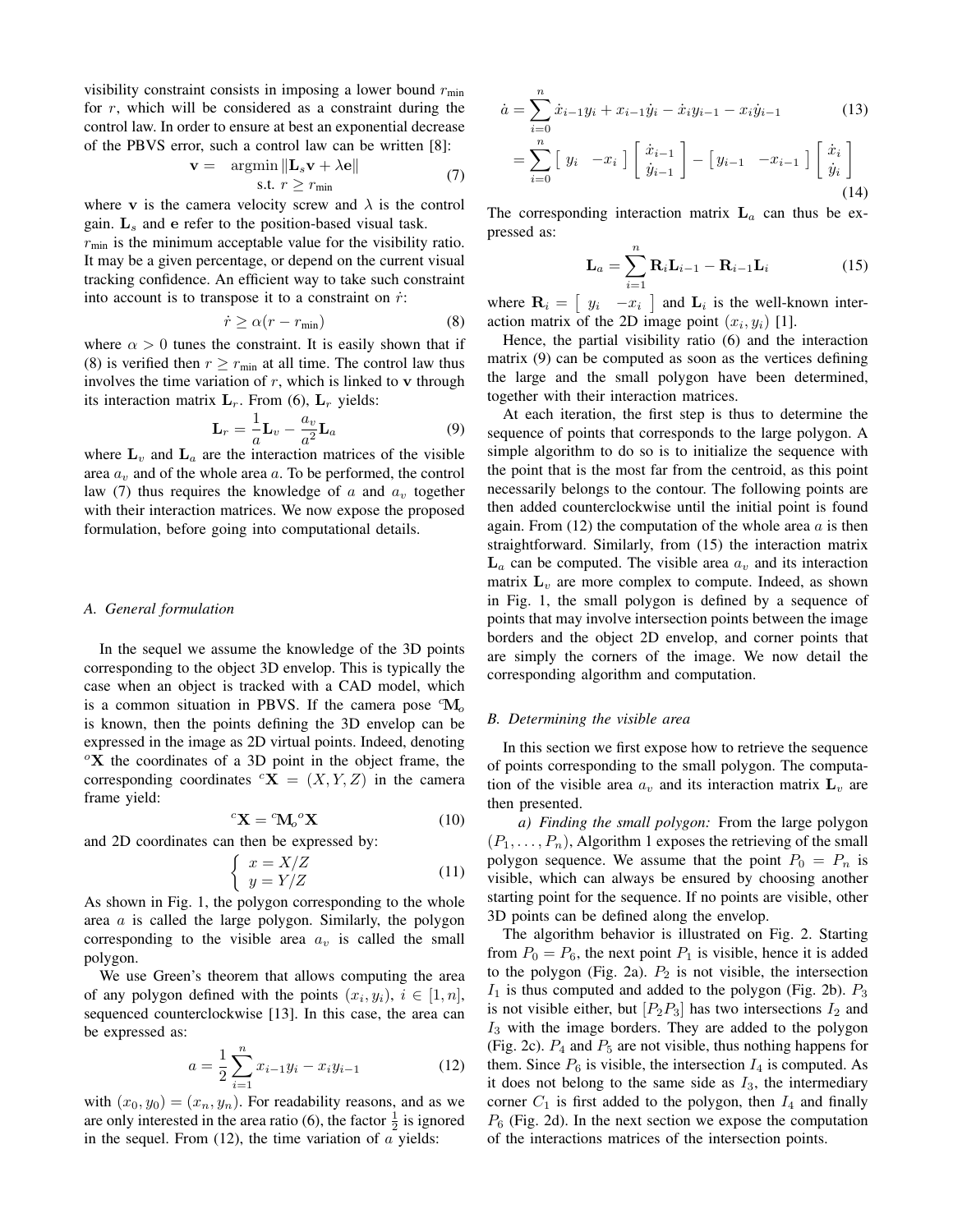

Fig. 2. Sequence followed to find the small polygon. Several configurations may exists depending on the segments crossing the image borders.

**Data:** Large polygon  $(P_0 = P_n, P_1, \ldots, P_n)$ **Result:** Small polygon  $P_s$  $\mathcal{P}_s \leftarrow P_0;$ inside  $\leftarrow$  true; for  $i \in [1, n]$  do if *inside* then **if**  $P_i$  is visible **then** add  $P_i$  to  $\mathcal{P}_s$ ; else find intersection  $I_{\text{out}}$  of  $[P_{i-1}P_i]$  with the image sides; store the side  $S_{\text{out}}$  that has been crossed; add  $I_{\text{out}}$  to  $\mathcal{P}_s$ ; inside ← false; end else **if**  $P_i$  is visible **then** find intersection  $I_{\text{in}}$  of  $[P_{i-1}P_i]$  with the image sides; store the side  $S_{\text{in}}$  that has been crossed; if  $S_{out} \neq S_{in}$  then add corners  $C_i$  between  $S_{\text{out}}$  and  $S_{\text{in}}$ ; add  $I_{\text{in}}$  to  $\mathcal{P}_s$ ; add  $P_i$  to  $\mathcal{P}_s$ ; inside ← true; else check for intersections of  $[P_{i-1}P_i]$  with the image sides; if *Found two intersections* I*in and* I*out* then add potential corners as above; add  $I_{\text{in}}$  to  $\mathcal{P}_s$ ; add  $I_{\text{out}}$  to  $\mathcal{P}_s$ ; store the last crossed side as  $S_{\text{out}}$ end end end

end

Algorithm 1: Get the sequence of points defining the small polygon.

*b) Intersection interaction matrix:* The corner points being motionless, their interaction matrix is null. To retrieve the interaction matrix of the intersection points, we actually need to compute the corresponding 3D intersection. Indeed, the sole 2D intersection would prevent from knowing the Z-depth that appears in the interaction matrix. Denoting  $(x^-, x^+, y^-, y^+)$  the image limits, the borders correspond to the four 3D planes of equation:

 $X = x^{-}Z$ ,  $X = x^{+}Z$ ,  $Y = y^{-}Z$ ,  $Y = y^{+}Z$  (16) We denote  $aX + bY + cZ = U^{\top}X = 0$  the equation of such a plane. Denoting  $X_1$  and  $X_2$  two 3D points, the 3D intersection I of  $(X_0X_1)$  and a 3D plane yields:

$$
\mathbf{I} = \mathbf{X}_0 + k(\mathbf{X}_1 - \mathbf{X}_0) \tag{17}
$$

with:

$$
k = \frac{-\mathbf{U}^{\top} \mathbf{X}_0}{\mathbf{U}^{\top} (\mathbf{X}_1 - \mathbf{X}_0)} = \frac{N}{D}
$$
(18)

The intersection is considered valid only if  $k \in [0, 1]$ , that is  $I \in [X_0X_1]$ . From (17) and (18), the interaction matrix  $L_{3D}$ of the 3D point I yields:

$$
\mathbf{L}_{3D} = \mathbf{L}_0 - (\mathbf{X}_1 - \mathbf{X}_0) \left( \frac{D \mathbf{U}^\top \mathbf{L}_0 + N \mathbf{U}^\top (\mathbf{L}_1 - \mathbf{L}_0)}{D^2} \right) + k(\mathbf{L}_1 - \mathbf{L}_0) \tag{19}
$$

with  $L_0$  and  $L_1$  being the interactions matrices of the 3D points  $X_0$  and  $X_1$ .  $L_{3D}$  is thus known and verifies:

$$
\dot{\mathbf{I}} = (\dot{X}, \dot{Y}, \dot{Z}) = \mathbf{L}_{3D} \mathbf{v}
$$
 (20)

The image coordinates  $(x, y)$  of the 2D intersection can be expressed from (11) and (17). Their derivative are related to the 3D coordinates derivative:

$$
\begin{bmatrix} \dot{x} \\ \dot{y} \end{bmatrix} = \begin{bmatrix} 1/Z & 0 & -x/Z \\ 0 & 1/Z & -y/Z \end{bmatrix} \begin{bmatrix} \dot{X} \\ \dot{Y} \\ \dot{Z} \end{bmatrix}
$$
 (21)

Finally, from (20) and (21), the interaction matrix  $L_I$  of the 2D intersection  $(x, y)$  can be expressed with:

$$
\mathbf{L}_I = \begin{bmatrix} 1/Z & 0 & -x/Z \\ 0 & 1/Z & -y/Z \end{bmatrix} \mathbf{L}_{3D} \tag{22}
$$

The coordinates and the interaction matrices of the points defining both the large and the small polygons have been exposed, making it possible to compute the visibility ratio (6), and its interaction matrix from (9) and (15). We now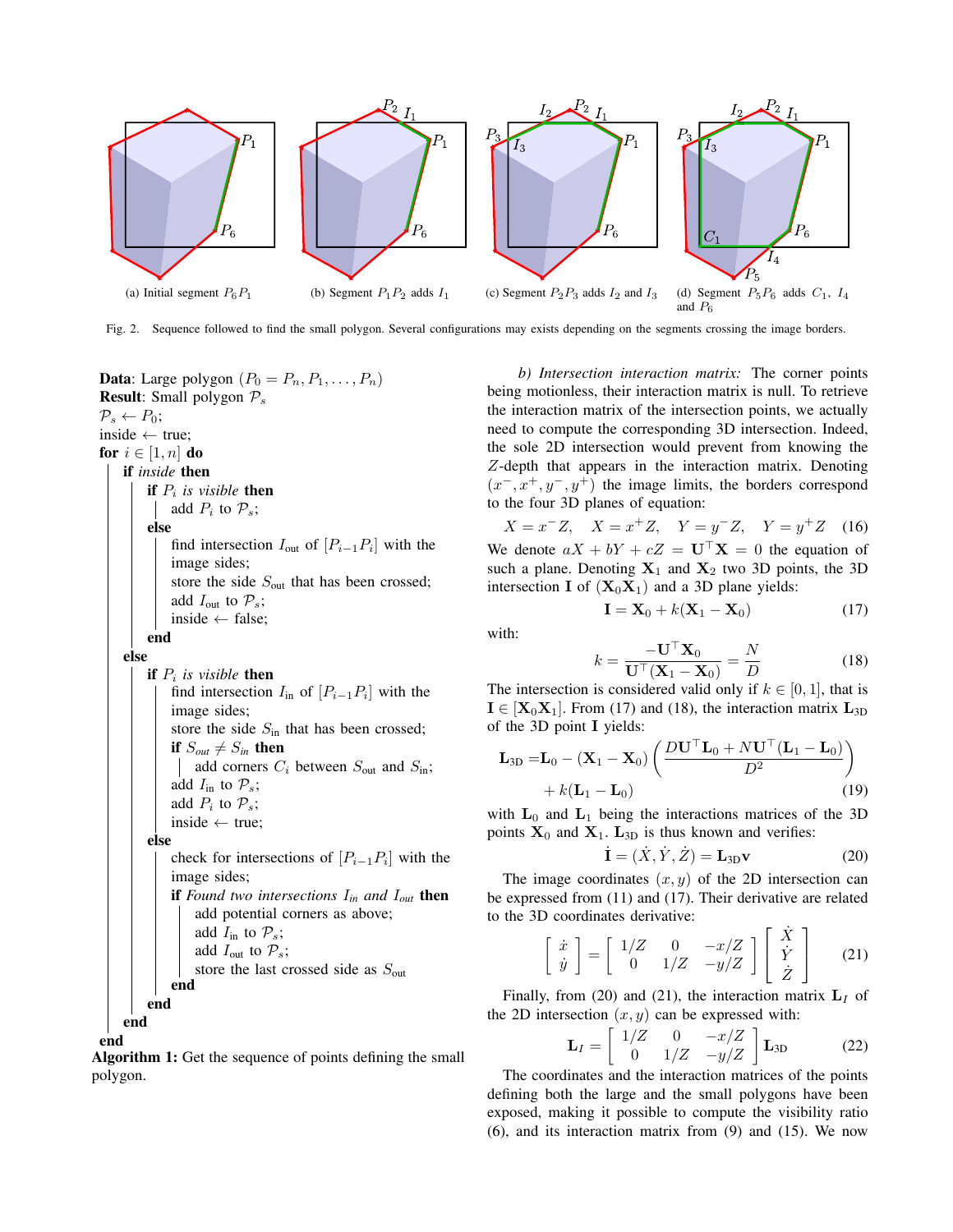detail the control law that ensures the partial visibility.

#### *C. Control law*

The control law (7) is expressed through the quadratic programming formalism with active sets [8]. First the unconstrained law is computed:

$$
\mathbf{v}_1 = \operatorname{argmin} \|\mathbf{L}_s \mathbf{v} + \lambda \mathbf{e}\| = -\lambda \mathbf{L}_s^+ \mathbf{e}
$$
 (23)

The partial visibility constraint is then checked:

$$
\dot{r} = \mathbf{L}_r \mathbf{v}_1 \stackrel{?}{\geq} \alpha (r - r_{\min}) \tag{24}
$$

If (24) is verified then  $v_1$  is applied on the system. If not, the constraint is changed to equality and the following optimization problem is considered:

$$
\mathbf{v} = \operatorname*{argmin}_{\mathbf{S}.\mathbf{t}.\mathbf{L}_r \mathbf{v}} \|\mathbf{L}_s \mathbf{v} + \lambda \mathbf{e}\|
$$
  
s.t.  $\mathbf{L}_r \mathbf{v} = \alpha(r - r_{\min})$  (25)

which can be solved through Lagrangian method. The joint limit constraint is considered with the same formalism. Experiments now illustrate the proposed approach.

#### IV. EXPERIMENTS

In this section the proposed approach is exposed and compared to a visual servoing under full visibility constraint. Experiments are carried on a 6 DOFs gantry robot (see the video accompanying this paper). The camera and the robot are calibrated. The camera observes a mechanical object, the 3D model of which is known. The edges are tracked to allow for the pose estimation at camera rate [3]. The control law and tracking are performed using ViSP software [11].

#### *A. Full visibility constraint*

The robot joint limits have been defined such that the visual servoing cannot be performed with the full visibility constraint. In this configuration, joint  $q_1$  approximately corresponds to a backward motion of the camera. This is represented in Fig. 3, where the final image (Fig. 3b) shows the object is very near to the border. The joint  $q_1$  that would allow performing the servoing has already reached its limit as shown in Fig. 3a (normalized joint positions are represented). Consequently, the best solution is the null motion: the system stops as it is not possible anymore to minimize the position error without violating the constraints. The final position is thus the local minimum corresponding to the steepest gradient descent under the visibility and joint avoidance constraints. We now try to perform the same task with a partial visibility constraint.

#### *B. Partial visibility constraint*

The same experiment is carried, but this time the visibility constraint is to have at least  $r_{\text{min}} = 90\%$  of the object visible. The robot quickly reaches a configuration which is similar to the one previously shown in Fig. 3b but this time the object is allowed to partially leave the FoV, as shown in Fig. 4a.

Fig. 4 represents camera images at iterations 200 (94% visibility), 700 (90%) and 1400 (98%). The tracking is the same as before but only the small polygon is represented here, as in Fig. 2. We can point out that the tracking still performs well in this configuration, although only 90% of the object is visible (see the video accompanying this paper). The visibility ratio occasionally drops below 90% because of the tracking noise but still stabilizes around the acceptable value.

At iteration 1400 (Fig. 4c) the object is about to be fully visible again and the scheme is near from convergence.

Fig. 5 shows the behavior of the proposed scheme. As in the full visibility case, joint 1 quickly reaches its limit as shown in Fig. 5a. This time the robot does not have to stop, as a solution can be found by making the object partially leave the FoV. Fig. 5b represents the partial visibility ratio that decreases very quickly below 96%. The lower bound of the visibility ratio is reached around iteration 700. Joint 1 is still laying on its limit, but this does not prevent the scheme from being performed.

Once the low-visibility phase has been passed, the ratio starts to increase again and is equal to 1 (full visibility) a few iterations before convergence. We can see that the object is entirely visible again around iteration 1500, while Fig. 5c shows the position error is becoming null at the same time. Most of the scheme thus performs while controlling the visibility loss.

#### V. CONCLUSIONS

A new approach has been proposed to cope with the visibility constraint in position-based visual servoing. Compared to previous approaches, we do allow the observed object to leave the FoV but the visibility loss is actively controlled. The approach shows that a CAD model of the observed object makes it possible to compute the interaction matrix of the partial visibility ratio and to ensure this value keeps above a given percentage. This leads to an improved 3D trajectory compared to schemes that keep the entire object in the FoV. As shown in the experiments, controlling the visibility loss can also make a task possible, while there was no solution with the full visibility constraint. As the minimum visibility ratio  $r_{\text{min}}$  is likely to depend on the model characteristics and may be difficult to define, a possible improvement is to take into account the visual tracking confidence in order to adapt the acceptable visibility ratio. This would typically be the case if there are not enough visible segments to track the observed object.

#### VI. ACKNOWLEDGMENT

The author would like to acknowledge the Lagadic team at Inria Rennes for having made it possible to perform the experiments on the Afma6 robot.

#### **REFERENCES**

- [1] F. Chaumette and S. Hutchinson, "Visual servo control. I. Basic approaches," *IEEE Robot. Autom. Mag.*, 2006.
- [2] G. Chesi, K. Hashimoto, D. Prattichizzo, and A. Vicino, "Keeping features in the field of view in eye-in-hand visual servoing: A switching approach," *IEEE Trans. on Robotics*, 2004.
- [3] A. Comport, E. Marchand, and F. Chaumette, "Efficient model-based tracking for robot vision," *Advanced Robotics*, October 2005.
- [4] P. Corke and S. Hutchinson, "A new partitioned approach to imagebased visual servo control," *IEEE Trans. Robot. Autom.*, 2001.
- [5] T. Drummond and R. Cipolla, "Real-time visual tracking of complex structures," *IEEE Trans. on Pattern Analysis and Machine Intelligence*, 2002.